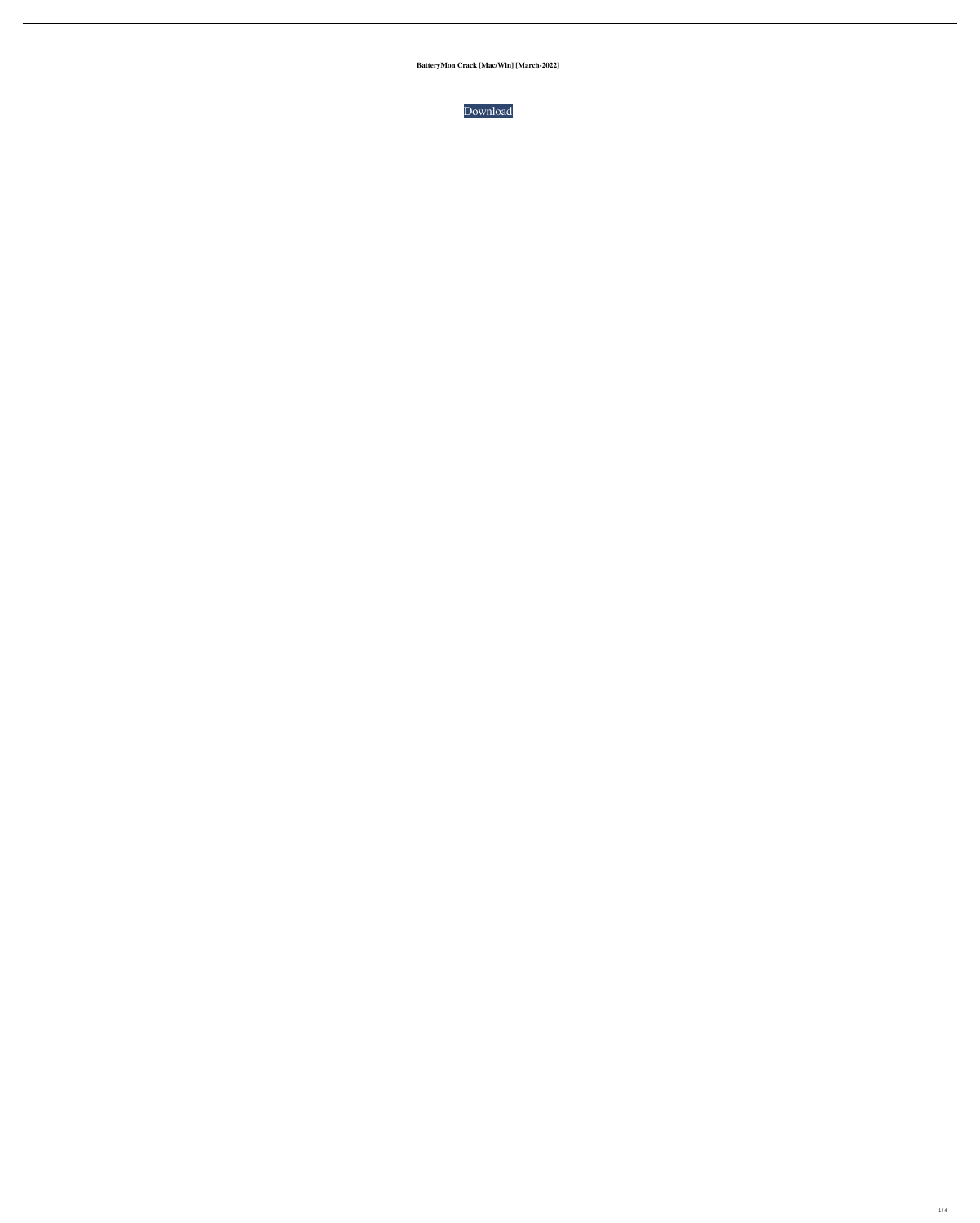## **BatteryMon Crack+ Serial Number Full Torrent Free Download [2022-Latest]**

Utilize BatteryMon to view all of the monitoring and analysis information regarding your notebook's battery. This is a standard application that includes minimal interface, so it can be handled by all types of users. Apple battery temperature and what to do in case of battery problems. You can install this app with just one click, and it'll give you a concise, comprehensive interface, which displays a battery graph, detailed battery charge i serial number. It can also list out the name of the battery cell and help you identify the battery. While AppleBatteryInfo lacks some details in certain aspects, it is still a simple tool that gives good battery status and Increased at a simple click. AppleBattery Wise 5.0.1 AppleBattery Wise is a software that enables you to know more about the battery status and life. It'll monitor, manage and analyze your battery life. The application its life, battery capacity and battery status. You can also analyze battery life, measure battery life, measure battery capacity, determine and view battery temperature and notifications. An option in the drop-down menu allows battery life calculations. AppleBattery Wise Description: This is an efficient software that can help you to know more about the battery usage and life. It includes information on how to manage and prolong battery life, an

KeyMouse automatically detects and treats keyboard shortcuts as mouse clicks, allowing you to perform advanced keyboard and mouse functions, even when the cursor is not on the keyboard. To activate this utility, open any a combination of mouse buttoms and modifiers for your own custom shortcuts. Once the shortcuts are defined, you can use them to perform a variety of tasks, such as select a contiguous range of text. For instance, to select a allows you to control multiple keyboards and mouse devices. However, this utility's feature set is quite limited. KBatchExec is a simple command line tool that allows you to launch, run and terminate a batch of programs. I "C:\Demo\Calc.exe" program to be run first, followed by "C:\Demo\Mail\send.exe", "C:\Demo\Mail\send.exe", "C:\Demo\FileZilla\filezil.exe" and so on. To launch a batch of programs, select the Run button, as shown in the fig "launch the program directly" and type in the name of the program on the second page. To exit the program, press the X button and the programs will be terminated. The maximum number of items that can be run is 5 and each i easy way to keep track of all of the programs that you run, and that's the main benefit of using this tool. However, KBatchExec is quite simple and there is 81e310abbf

#### **BatteryMon Crack With Product Key Download Latest**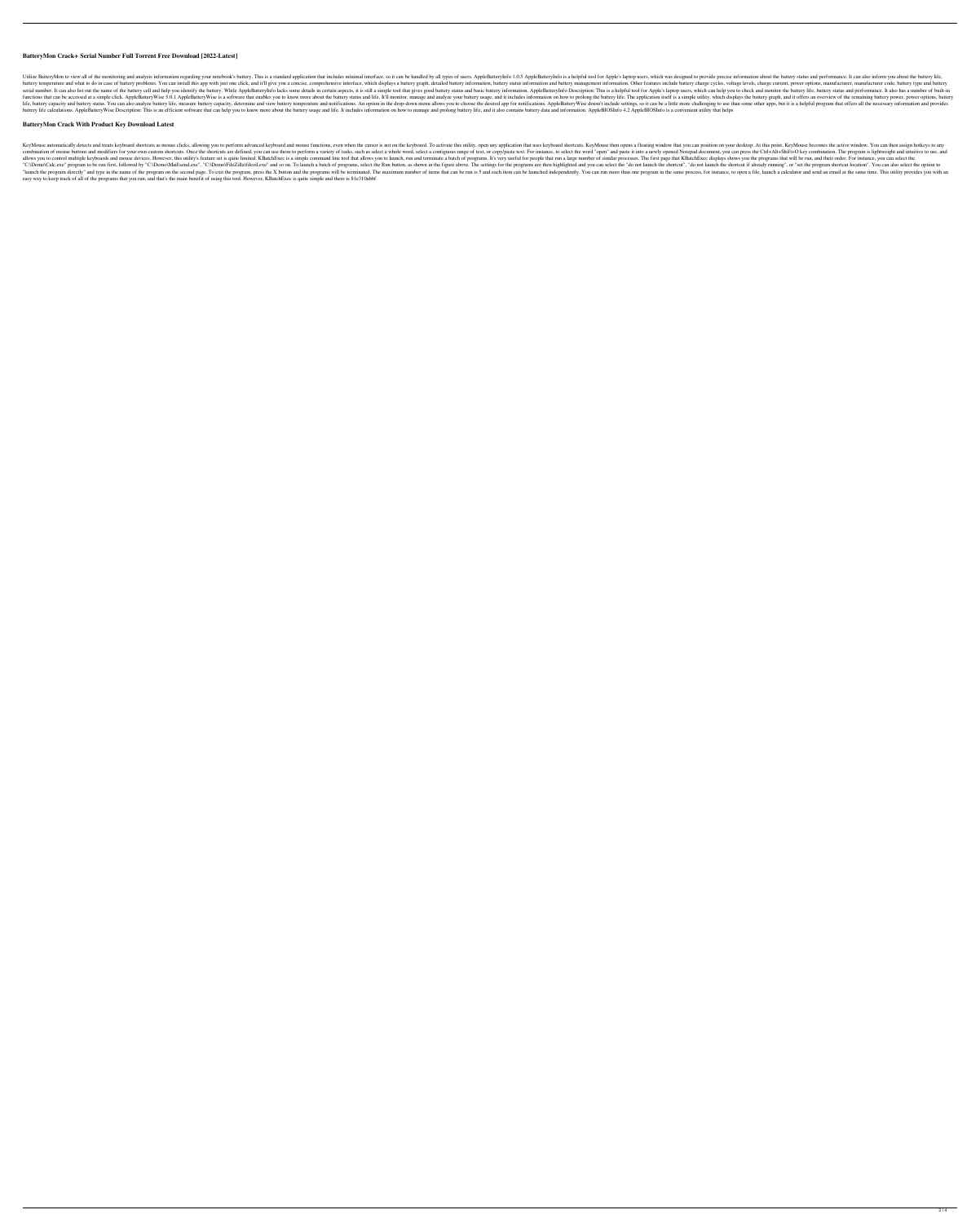## **BatteryMon [Win/Mac]**

BatteryMon is a simple tool that provides several detailed battery information about your notebook's power source. It enables you to monitor power source statistics such as battery charge status, remaining energy, power co Screenshots: BatteryMON is a simple tool that provides several detailed battery information about your notebook's power source. It enables you to monitor power source statistics such as battery charge status, remaining ene power source. It enables you to monitor power source statistics such as battery charge status, remaining energy, power source voltage, power consumption, etc. Besides, it can be accessed via the system tray icon. It is pos cycles, manufacturer, date installed, voltage, critical bias and alert levels. It is also possible to switch the app to mini mode. BatteryMON Settings: All settings are managed in the program's Settings window. There, you levels. You will find a configuration file in the Documents folder. This is a crucial tool to check the battery state and store your settings. BatteryMON Info: You will see the list of all available power sources in this w response time. So, the utility runs without any problems. This application only requires a small quantity of memory and system resources; it doesn't affect your computer's performance at all. BatteryMON also includes user

#### **What's New in the BatteryMon?**

AcerTray is a program designed to conveniently place system gadgets in your system's system tray. This can be done through the main window or by selecting an icon from the tray area. The latter allows you to add more icons adding a system gadget via the registry or by placing files on the system's path. Additional features: AcerTray supports a plethora of icons types: system, native and shell. To add an icon, simply choose the icon you want app. The app requires quite a lot of system resources, so you should be aware of that before installing it. Performance: AcerTray is a convenient tool for managing system gadgets. It can operate both in stand-alone mode an window shows the gadgets that are currently loaded, and can be used to select an icon. The add/remove icons feature seems not to be fully functional. The app can only add icons to the tray that are already in use. Thus, yo for beginners and non-experienced users. BatteryMon is a straightforward program that reveals various monitoring information on your notebook's battery. It can be handled by all types of users. After a brief installation p and time on battery, along with the capacity, capacity drop and charge rate. Additional battery information is available through the Info menu, including device name, serial number, design capacity, charge cycles, voltage, instance, you can create an icon in the system tray area,